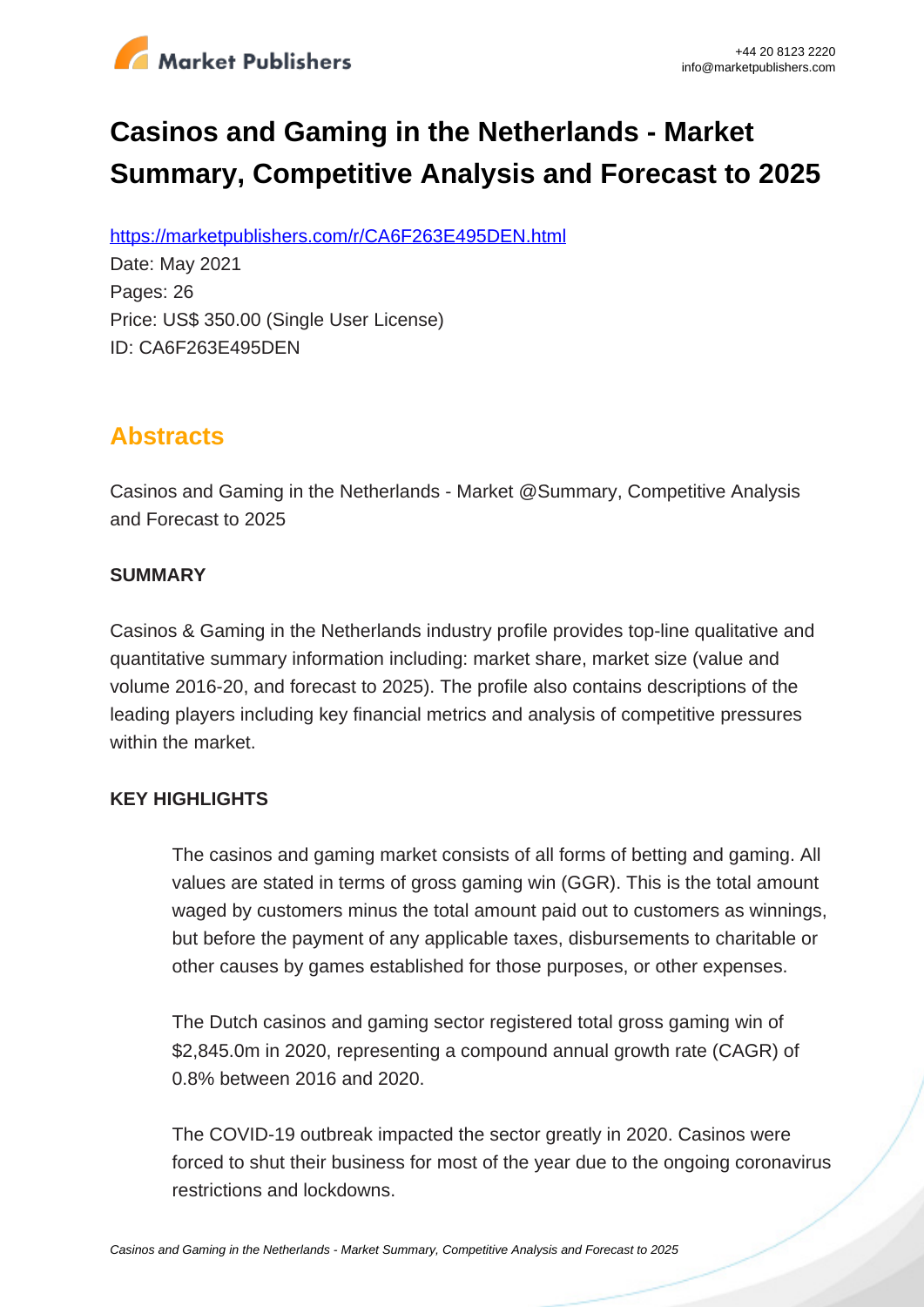

The COVID-19 pandemic has led to either the cancellation or postponement of a number of major sporting events globally, which has disrupted this stage of the supply chain significantly.

#### **SCOPE**

Save time carrying out entry-level research by identifying the size, growth, major segments, and leading players in the casinos & gaming market in the **Netherlands** 

Use the Five Forces analysis to determine the competitive intensity and therefore attractiveness of the casinos & gaming market in the Netherlands

Leading company profiles reveal details of key casinos & gaming market players' global operations and financial performance

Add weight to presentations and pitches by understanding the future growth prospects of the Netherlands casinos & gaming market with five year forecasts by both value and volume

#### **REASONS TO BUY**

What was the size of the Netherlands casinos & gaming market by value in 2020?

What will be the size of the Netherlands casinos & gaming market in 2025?

What factors are affecting the strength of competition in the Netherlands casinos & gaming market?

How has the market performed over the last five years?

Who are the top competitiors in the Netherlands's casinos & gaming market?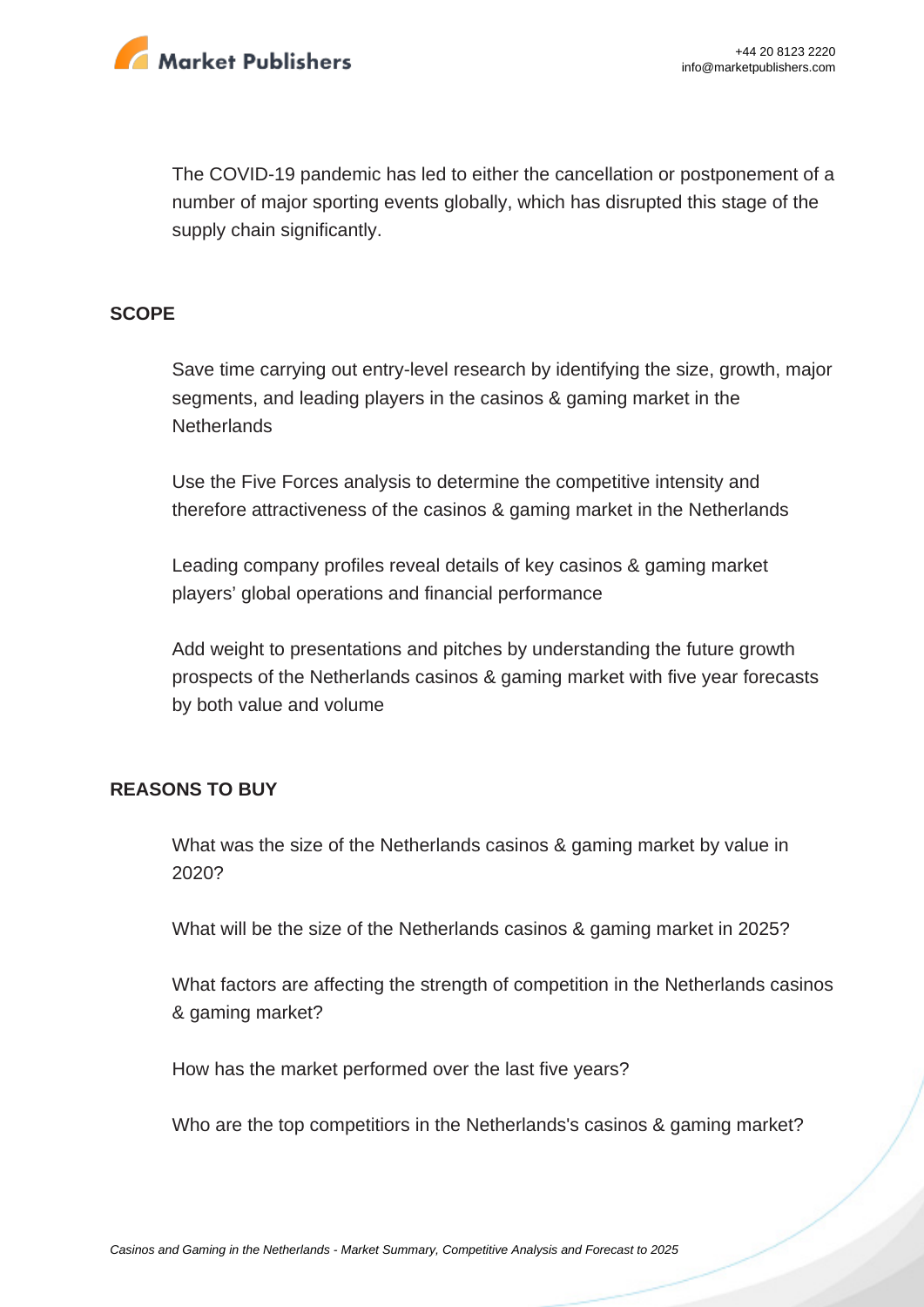

# **Contents**

#### **1 EXECUTIVE SUMMARY**

- 1.1. Market value
- 1.2. Market value forecast
- 1.3. Category segmentation
- 1.4. Geography segmentation
- 1.5. Market rivalry
- 1.6. Competitive Landscape

#### **2 MARKET OVERVIEW**

- 2.1. Market definition
- 2.2. Market analysis

#### **3 MARKET DATA**

3.1. Market value

#### **4 MARKET SEGMENTATION**

- 4.1. Category segmentation
- 4.2. Geography segmentation

#### **5 MARKET OUTLOOK**

5.1. Market value forecast

#### **6 FIVE FORCES ANALYSIS**

- 6.1. Summary
- 6.2. Buyer power
- 6.3. Supplier power
- 6.4. New entrants
- 6.5. Threat of substitutes
- 6.6. Degree of rivalry

### **7 COMPETITIVE LANDSCAPE**

[Casinos and Gaming in the Netherlands - Market Summary, Competitive Analysis and Forecast to 2025](https://marketpublishers.com/report/media-entertainment/casino-gaming/casinos-n-gaming-in-netherlands-market-summary-competitive-analysis-n-forecast-to-2025.html)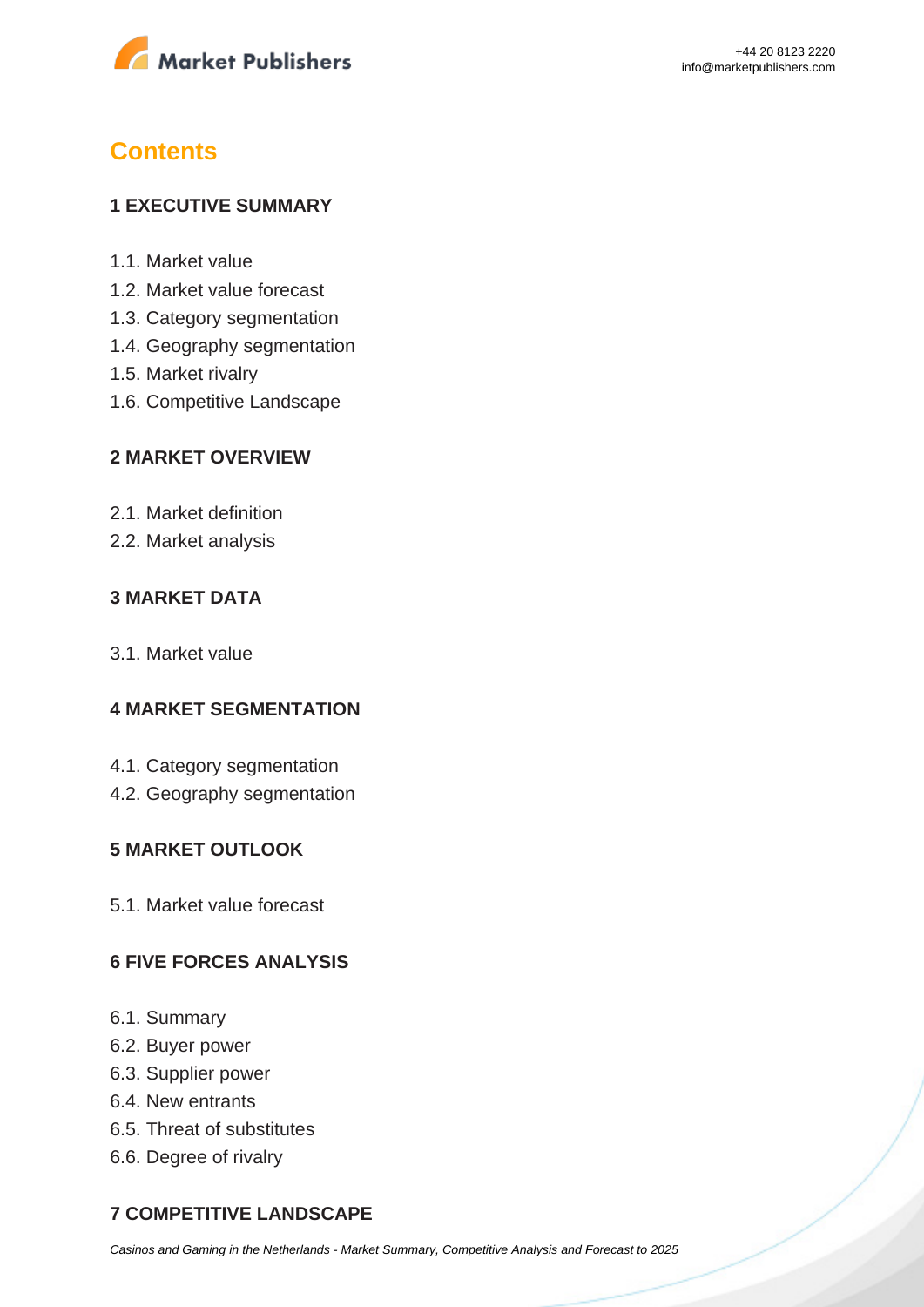

7.1. Who are the leading players?

#### **8 MACROECONOMIC INDICATORS**

8.1. Country data

#### **9 APPENDIX**

- 9.1. Methodology
- 9.2. Industry associations
- 9.3. Related MarketLine research
- 9.4. About MarketLine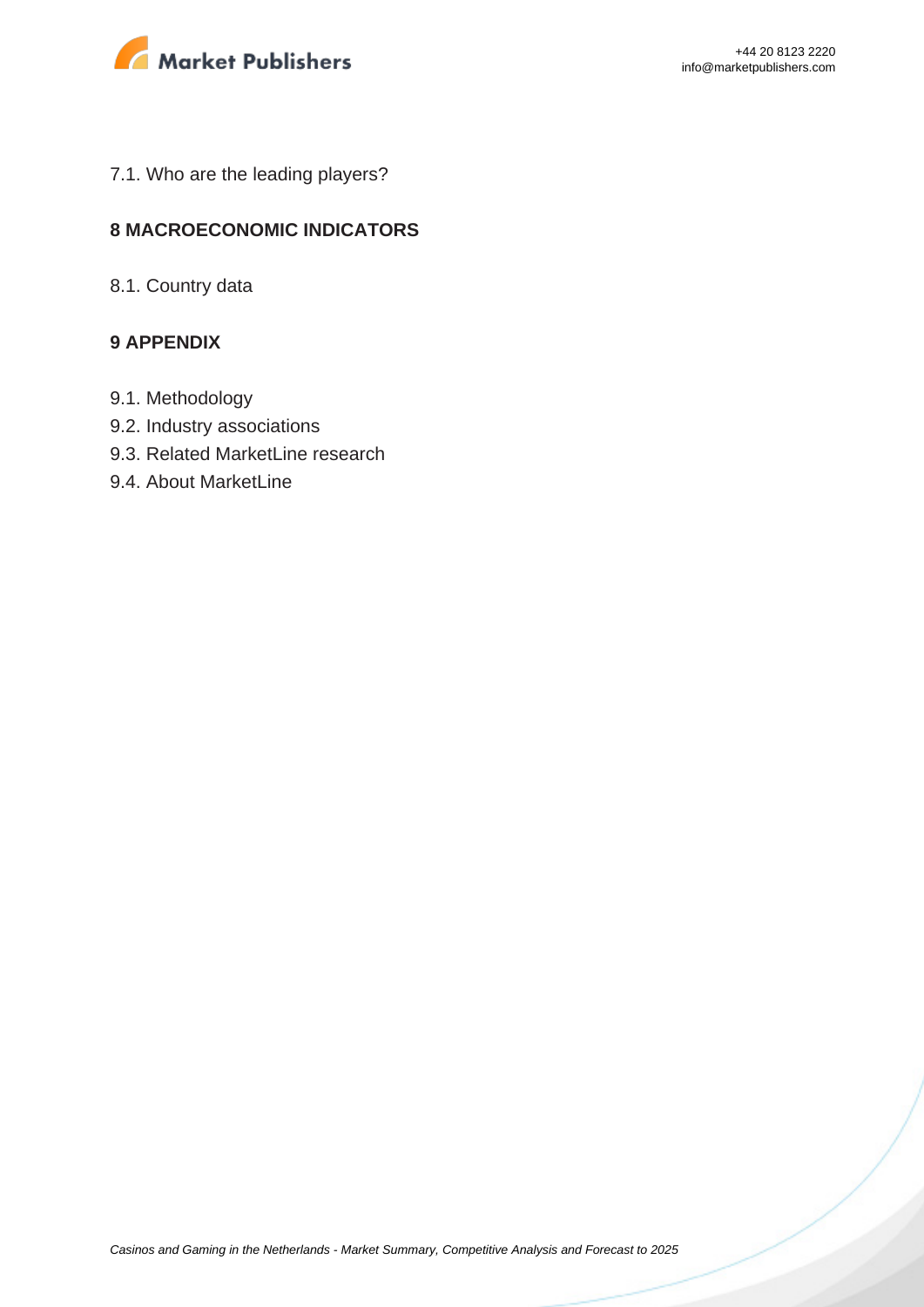

## **List Of Tables**

#### **LIST OF TABLES**

- Table 1: Netherlands casinos & gaming sector value: \$ million, 2016-20
- Table 2: Netherlands casinos & gaming sector category segmentation: \$ million, 2020
- Table 3: Netherlands casinos & gaming sector geography segmentation: \$ million, 2020
- Table 4: Netherlands casinos & gaming sector value forecast: \$ million, 2020-25
- Table 5: Netherlands size of population (million), 2016-20
- Table 6: Netherlands gdp (constant 2005 prices, \$ billion), 2016-20
- Table 7: Netherlands gdp (current prices, \$ billion), 2016-20
- Table 8: Netherlands inflation, 2016-20
- Table 9: Netherlands consumer price index (absolute), 2016-20
- Table 10: Netherlands exchange rate, 2016-20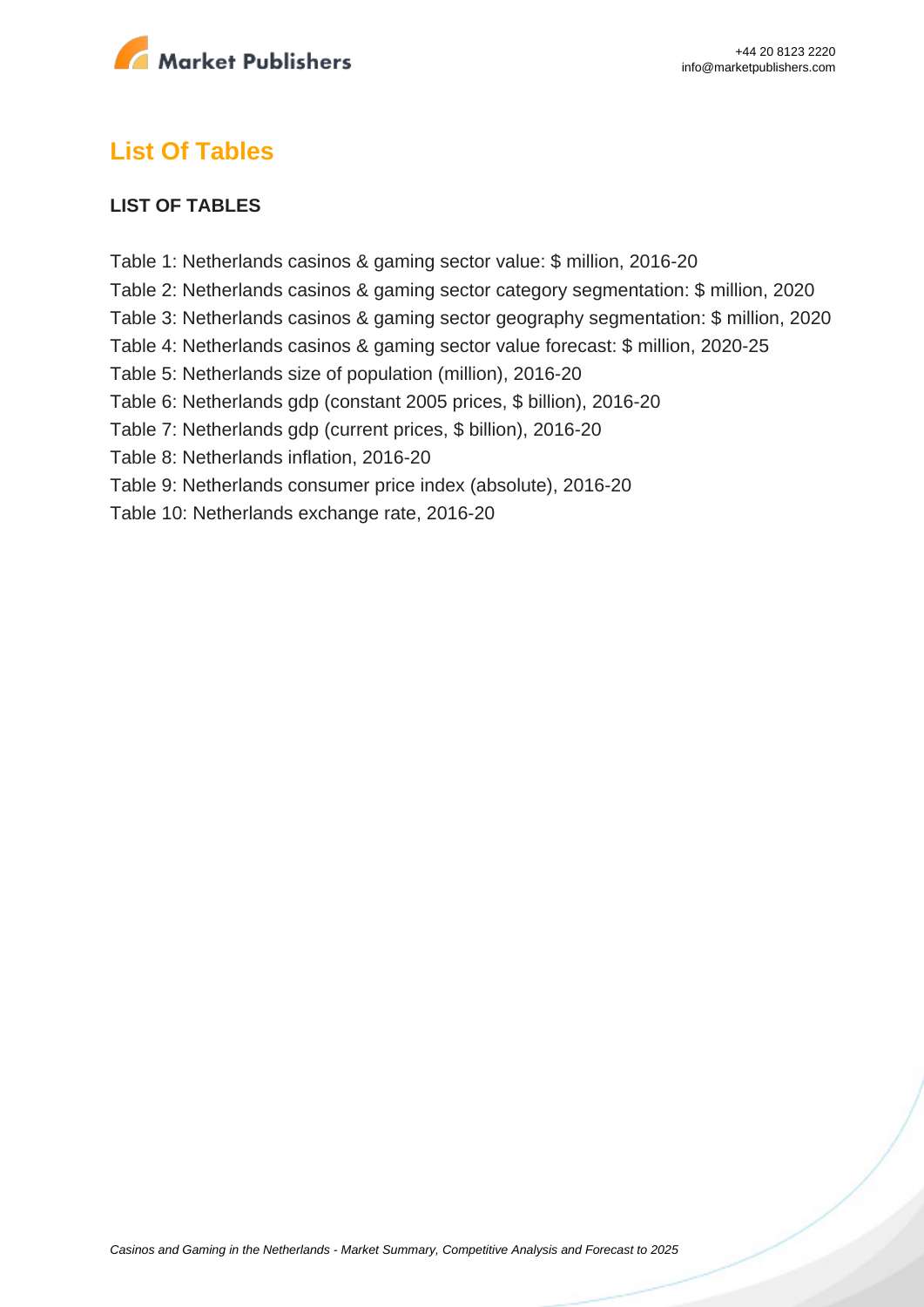

# **List Of Figures**

#### **LIST OF FIGURES**

Figure 1: Netherlands casinos & gaming sector value: \$ million, 2016-20

Figure 2: Netherlands casinos & gaming sector category segmentation: % share, by value, 2020

Figure 3: Netherlands casinos & gaming sector geography segmentation: % share, by value, 2020

Figure 4: Netherlands casinos & gaming sector value forecast: \$ million, 2020-25

Figure 5: Forces driving competition in the casinos & gaming sector in the Netherlands, 2020

Figure 6: Drivers of buyer power in the casinos & gaming sector in the Netherlands, 2020

Figure 7: Drivers of supplier power in the casinos & gaming sector in the Netherlands, 2020

Figure 8: Factors influencing the likelihood of new entrants in the casinos & gaming sector in the Netherlands, 2020

Figure 9: Factors influencing the threat of substitutes in the casinos & gaming sector in the Netherlands, 2020

Figure 10: Drivers of degree of rivalry in the casinos & gaming sector in the Netherlands, 2020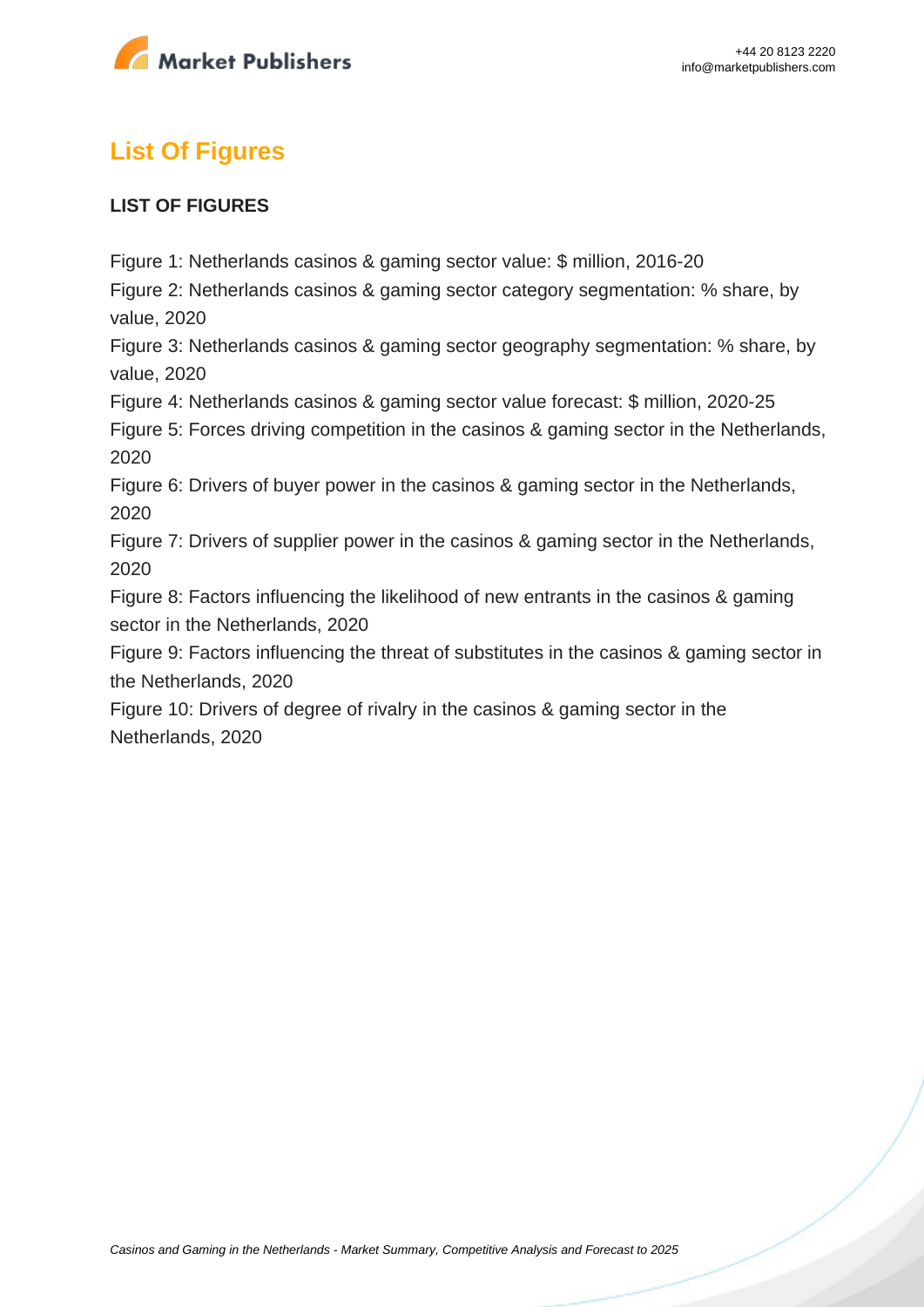

### I would like to order

Product name: Casinos and Gaming in the Netherlands - Market Summary, Competitive Analysis and Forecast to 2025

Product link: [https://marketpublishers.com/r/CA6F263E495DEN.html](https://marketpublishers.com/report/media-entertainment/casino-gaming/casinos-n-gaming-in-netherlands-market-summary-competitive-analysis-n-forecast-to-2025.html)

Price: US\$ 350.00 (Single User License / Electronic Delivery) If you want to order Corporate License or Hard Copy, please, contact our Customer Service: [info@marketpublishers.com](mailto:info@marketpublishers.com)

### Payment

To pay by Credit Card (Visa, MasterCard, American Express, PayPal), please, click button on product page [https://marketpublishers.com/r/CA6F263E495DEN.html](https://marketpublishers.com/report/media-entertainment/casino-gaming/casinos-n-gaming-in-netherlands-market-summary-competitive-analysis-n-forecast-to-2025.html)

To pay by Wire Transfer, please, fill in your contact details in the form below:

First name: Last name: Email: Company: Address: City: Zip code: Country: Tel: Fax: Your message:

\*\*All fields are required

Custumer signature

Please, note that by ordering from marketpublishers.com you are agreeing to our Terms & Conditions at<https://marketpublishers.com/docs/terms.html>

To place an order via fax simply print this form, fill in the information below and fax the completed form to +44 20 7900 3970